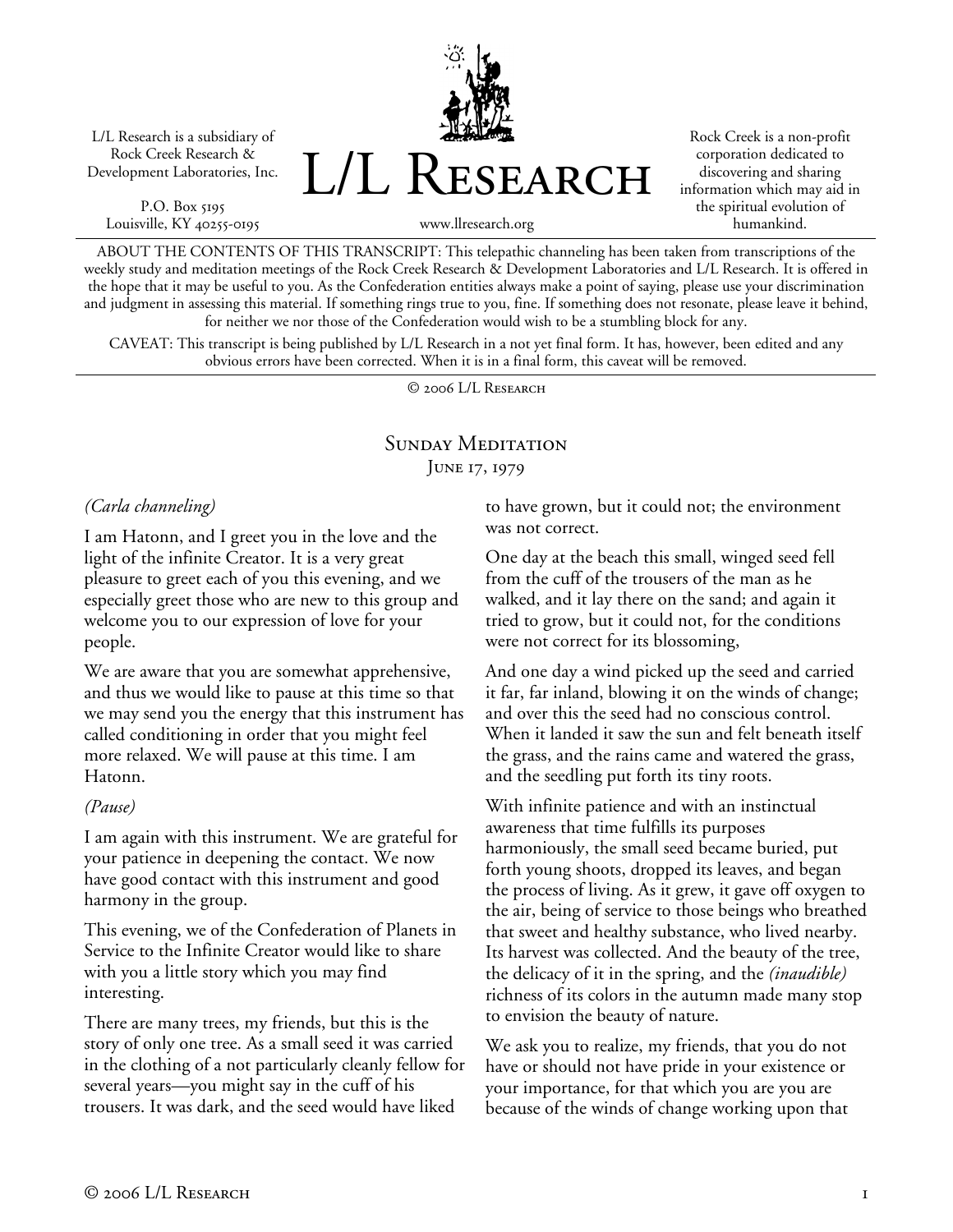which is instinctually yours. You, unlike the tree, my friends …

## *(Telephone rings. Pause while the call is attended to.)*

I am with this instrument. I am known to you as Hatonn. We are very sorry for the interruption. However, we felt the one known as Carla would desire to receive the call which was just received; and therefore, we helped her to let her chore of turning off the phone slip from her. Due to her absentmindedness, we find this very easy to accomplish with this instrument. I will continue at this time.

As we were saying, my friends, you as beings of conscious volition over your destiny are unlike the tree, which has a destiny without free will. Its wisdom is given it freely, and it reaches for the sun and is of service to the creation without hesitation or doubt.

Those of you who enjoy the density which you call Earth and are subject to the emotions and the difficulties of free will are aware that, in many cases, you cannot intellectually know that part of yourself which is the sum of all that you are. You are surrounded by a dense chemical illusion in which your true identity is rather well buried. But you are quite unique, each of you. There is no, shall we say, tree like unto you. And the winds that blow forever changeably must blow each of you to a different spot before it is the proper time for you to grow and come into your own as conscious servers of the creation.

You may think that you do not have the capacity as people to blossom and be of great use to each other; but I say unto you, my friends, it is as instinctual to you to turn towards the light and love of the Creator as it is for the tree. It is simply less easy for you to penetrate the busyness of your daily lives—the limitations and apparent difficulties—and find within yourselves that seed which is very simple; that seed is that part of you which is a unique vibration of love.

In order to reach that part of yourself, we believe that a good method—and surely the quickest method available to you—is daily meditation. Among your peoples this is considered a difficult thing to achieve, for there is, shall we say, no time. May we ask you, my friends, to make the time.

If you knew that there was a reward for an action a million times greater than that of money, or power, or sensual pleasure, would you not indeed then pursue a course of action in that general direction? Yet, this is what we say to your peoples. We ask them to awaken from their journey through power and money and the buffeting of the senses by good and bad feelings. And we ask them to take conscious control of that journey by realizing that they cannot direct their lives but only their selves—their inward and substantial selves—to not give a thought to where you are or to what conditions you may be in. From this point, my friends, seek the one simple truth of the Creator: your identity.

At this point I would like to transfer this contact to the one known as T. I am Hatonn.

### *(Pause)*

### *(Carla channeling)*

I am again with this instrument. We thank you for your patience, and we thank the one known as T for the opportunity to work with him. When an instrument has not practiced for some time, it is sometimes a little while before this type of service becomes easy again.

At this time I would like to open the meeting to questions.

#### *(Pause)*

**H:** I have a question. I keep reading in the literature—metaphysical literature, psychic literature—that there are seven levels, seven states of consciousness, seven heavens, or something of this sort. Is this a valid concept?

We are aware of the question. I am Hatonn. You are no doubt familiar with the concept of quantum mechanics and also with the octave which you may find on any piano.

There are in a major scale, as this instrument would put it, seven different notes, having a relationship to each other which is pleasant. And then there is an octave. In that octave there is an identity—top note with bottom and the tonality begins again. Thus it is with quanta, where you have just so much occurring within a quantum; and then there is a leap, shall we say, to another set of configurations.

There has often been in your culture the term "seventh heaven" heard, and it is only one of many popular beliefs that there is not only a heaven but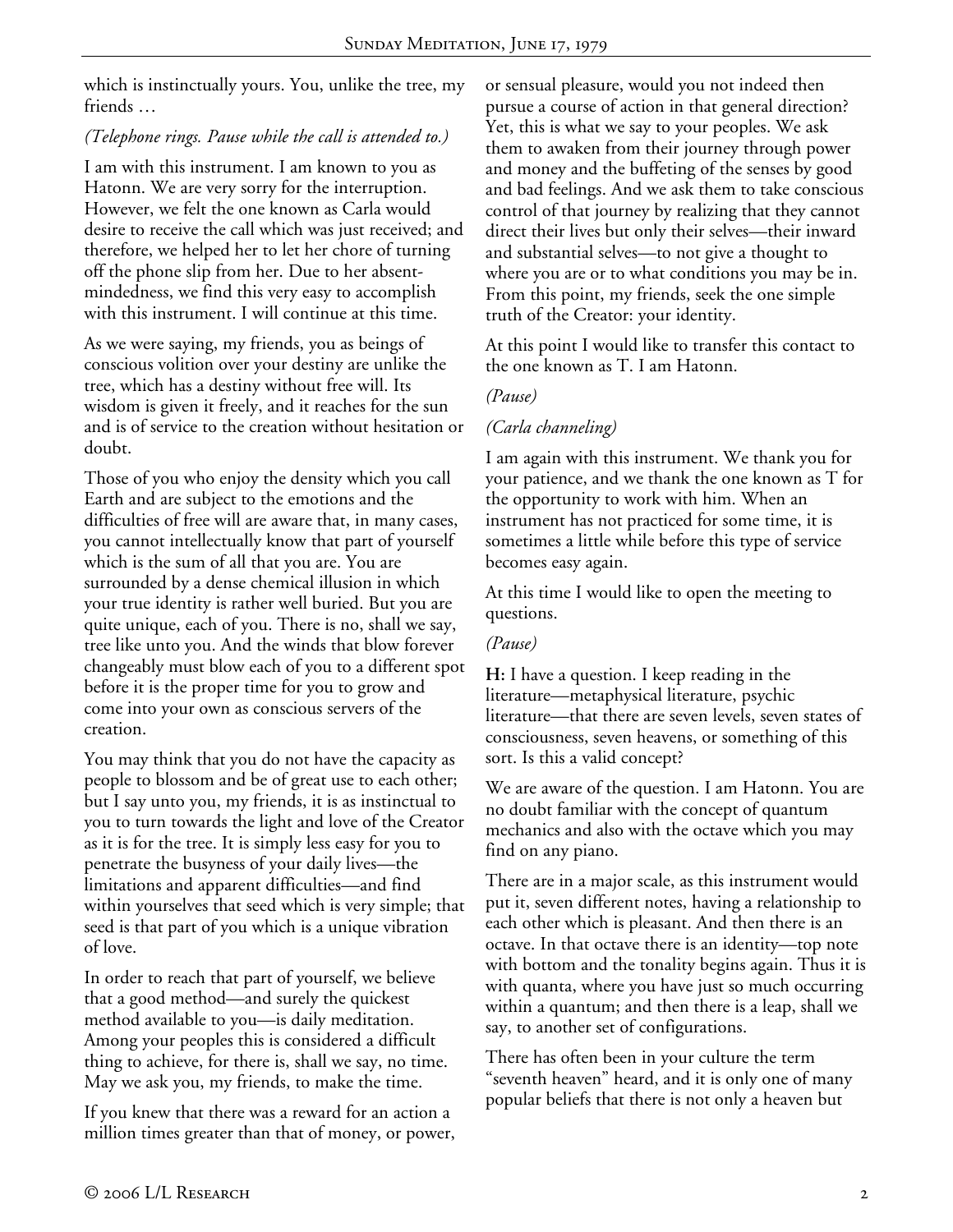that there are various heavens for those who have done various things,

Your rather primitive Christian dogma would limit one's heavens to two—one good and one bad—with a rather neutral zone in between for those who have not yet decided whether to be bad or good. This is not accurate.

There are, indeed, seven levels within the realm within the next dimension or quantum—from you. This plane has been called by Theosophists the astral plane. Beyond that quantum there is a further octave of seven, and that plane is sometimes called the devachanic. Beyond that plane there is another octave of seven, which is sometimes called spiritual by your people. Beyond that plane few among your peoples who are incarnate upon your planet have traveled.

There are an infinite number of octaves in the heavenly music. The number seven, however, is the number of completeness, for that is, shall we say, the scale of vibrations within each quantum.

Does this answer your question, my brother?

**H:** Yes, thank you—except I would like to know now in which octave or in which level of an octave are you?

Well, we are speaking only for ourselves, for we are only one of over 500 civilizations which take part in this operation concerning planet Earth, the planet of sadness, at this time.

We, ourselves, vibrate within the fifth octave. You vibrate within the third. There are many in the Confederation which vibrate in the sixth, and some in the fourth. We have three among our number who, though vibrating in the third dimension, have done so in such harmony that they are able to aid us in spite of the gross physical illusion that they are experiencing and are able to aid us by thought. So you see, my friends, your condition is not hopeless. Your bodies do not pin you down as specimens pinned under a glass table. It is your minds that imprison you by accepting the illusion. We ask you, therefore, to open your minds to the freedom of realizing that there are infinite illusions and that your imagination has the freedom and the right to play among them as at will.

**H:** Well, what did the Apostle Paul mean when he said he was caught up to the third heaven?

The octave directly above you is the fourth and is called by the one whom you call Paul, the apostle, the spiritual kingdom. There are seven levels to this kingdom and, as we have said, its modern or Theosophical term is astral. In this heavenly universe, that which is not apparent while you are in the physical body—namely, the reality of thought and the illusion of matter—become obvious. Thus, as Paul was caught up—depending on his vibration—into the matching portion of the spiritual kingdom, he was able to do that which in his physical body he desired to do most to do, which was to worship and praise the Creator.

Does this answer your question?

**H:** Yes, except I have one more. If we are in the third octave, what are the two octaves below us?

As you are well aware, when you have your television set upon channel 3, you cannot see channel 2. Thus, we cannot show you the first and second octaves of existence, except to say to you that in comparison to them yours is a much more interesting and beneficial octave—the second octave of existence being twodimensional, shall we say, and the first existing as the birth place or point from which the great cycle of being begins.

**H:** That's all for now. Thank you very much. I'll leave it to others.

As you know, it is always we who are the thankers, for to share our thoughts with you is our only desire. Is there another question at this time?

**Questioner:** Yes, I have a question about reincarnation. Why is it, when we do not know anything about our former lives, and how, if we do not know these things, can we change direction? We do not know what took place before; we do not know what we have to learn and what we have experienced. So how can we … We are chasing around in the dark without knowing what it's all about. Why are these lives not known to us? Why is there not some light turned on these things?

We will attempt to explain to you the reason for a lack of memory of past experiences. Though it is not an easy concept, you must realize that you are not helpless but are, instead, a person of free will with the opportunity to meditate and to seek the kernel of love that lies within you at this time.